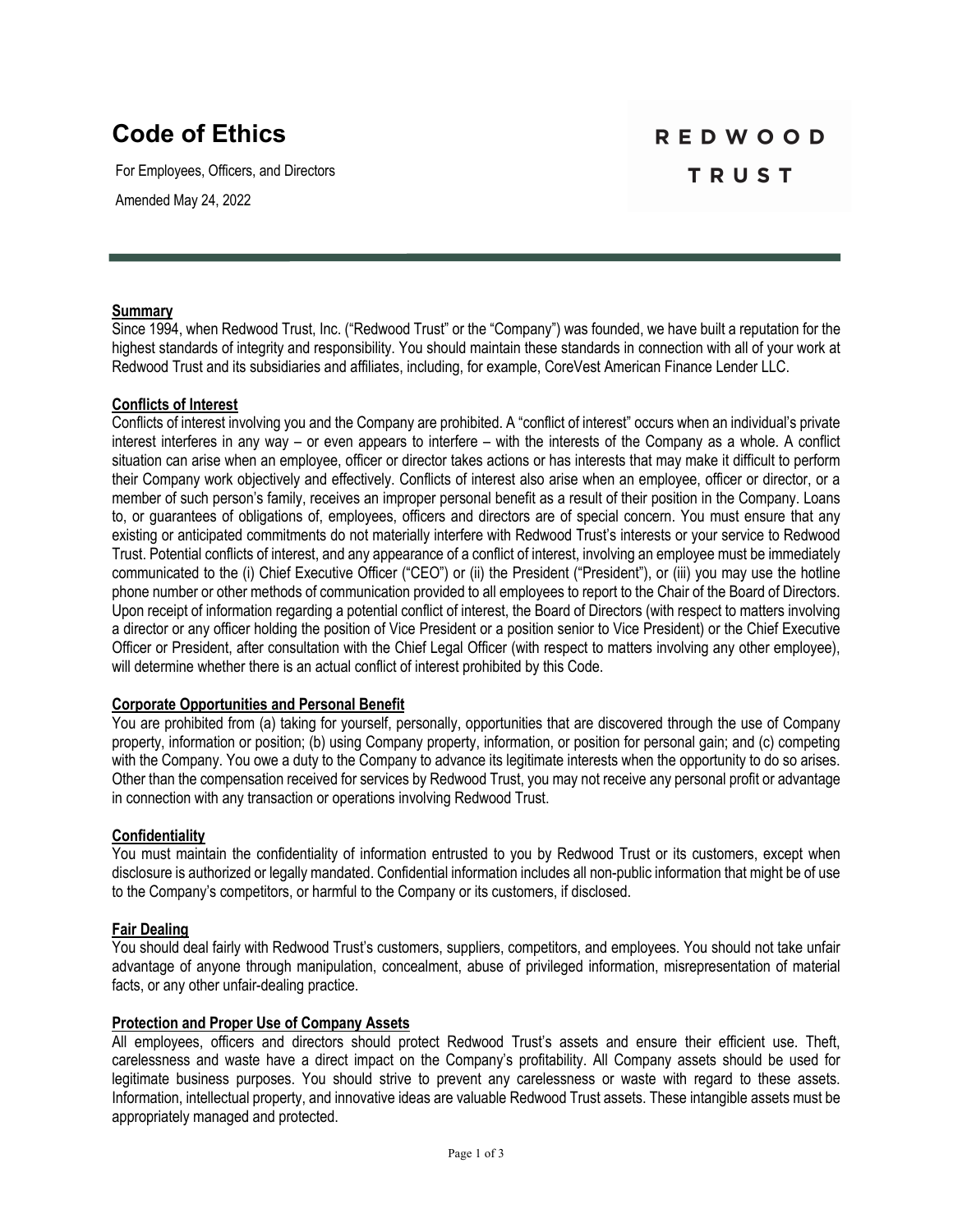# **Complying with Applicable Laws and Regulations**

You must not take any action on behalf of Redwood Trust or its subsidiaries that violates the letter or spirit of any law, rule or regulation. You must comply with all laws, rules and regulations (including insider trading laws) that apply to Redwood Trust, including its status as a publicly traded company. Insider trading is both unethical and illegal and will be dealt with decisively.

# **Reporting of Any Illegal or Unethical Behavior**

If you become aware of any non-compliance with or infraction of this Code by you or by any director, officer, employee, or contractor of the Company, or if you become aware of any violation of the letter or spirit of any law, rule or regulation applicable to the Company by you or by any director, officer, employee, or contractor of the Company, in the course of duties performed for the Company, you must immediately report it to the CEO, President, or the Chair of the Board. If you have any concern about any accounting, internal accounting controls, or auditing matter, you must report it to the Chair of the Board. Redwood Trust will not allow any retaliation for good faith reporting. When in doubt about the best course of action in a particular situation, you should talk to your supervisor, manager, the Chief Human Resources Officer or other human resources representative, or other appropriate person, or you may use the hotline to call the Chair of the Board. Upon receipt of information regarding a possible non-compliance with or infraction of this Code, the Board of Directors (with respect to matters involving a director or any officer holding the position of Vice President or a position senior to Vice President) or the Chief Executive Officer or President, after consultation with the Chief Legal Officer (with respect to matters involving any other employee), will determine whether there is an actual non-compliance with or infraction of this Code.

In addition, nothing in this Code of Ethics prohibits you from filing a charge with, reporting possible violations to, or participating or cooperating with the Securities and Exchange Commission or any other governmental agency in a manner that is protected under whistleblower or other applicable law.

### **Fair and Accurate Disclosures**

You should strive to ensure full, fair, timely, and understandable disclosure in reports for which you are responsible that are filed with or submitted to the Securities and Exchange Commission or in any other public communication.

# **Commercial Bribery**

Redwood Trust prohibits commercial bribes, kickbacks, and other similar payoffs and benefits paid to any suppliers or customers.

#### **Gifts or Favors**

Unsolicited gifts and business courtesies, including meals and entertainment, are permissible if they are customary and commonly accepted business courtesies and not excessive in value.

Unsolicited gifts and business courtesies must be given and accepted without an express or implied understanding that you are in any way obligated by your acceptance of the gift or that the gift is a reward or inducement for any particular business decision already made or forthcoming.

You should take care to ensure that the giving or acceptance of a gift or business courtesy would not embarrass or tarnish the reputation of the Company if disclosed publicly. If in doubt, please consult your manager or the Chief Legal Officer (or, in the case of the Chief Legal Officer, consult the CEO or President).

A gift of cash (or cash-equivalent) is not acceptable in any circumstance.

Gifts with a value in excess of \$250 or that are unusual in nature may not be accepted without consulting the Chief Legal Officer (or, in the case of the Chief Legal Officer, consulting the CEO or President).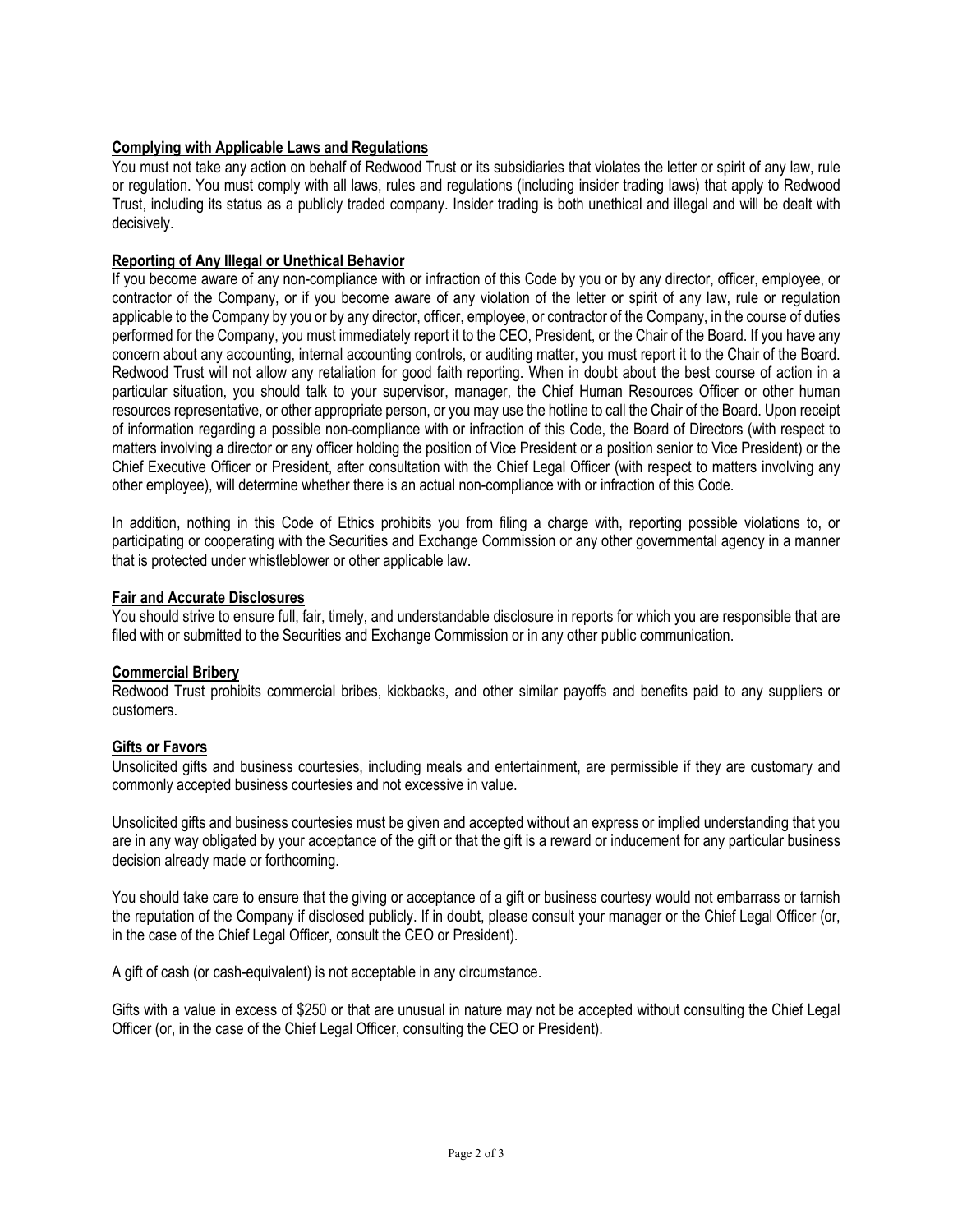What is acceptable in the business environment may be entirely unacceptable in dealings with federal, state, or local governmental officials or employees. You are prohibited from providing gifts or anything of value (including, without limitation, meals, entertainment, transportation or lodging) to government officials or employees or members of their families in connection with Company business without approval from the Chief Legal Officer (or, in the case of the Chief Legal Officer, without the approval of the CEO or President). This approval will be contingent on the Company's determination that providing any such gift, meal, entertainment, transportation, lodging, or other item or service of value is permissible under applicable law.

Giving or receiving any payment or gift in the nature of a bribe or kickback is absolutely prohibited.

### **Investment in Other Businesses**

You may not have a personal or family financial interest in any Redwood Trust supplier, customer, or competitor that might cause divided loyalty. Owning publicly-traded securities in these companies is generally allowed in situations that do not conflict with the spirit of this Code of Ethics. If you become aware of any interest that might cause a divided loyalty or that creates the appearance of a divided loyalty, you must report it immediately to the CEO, President, or the Chair of the Board. Upon receipt of information regarding an interest that might cause a divided loyalty or that creates the appearance of a divided loyalty, the Board of Directors (with respect to matters involving a director or any officer holding the position of Vice President or a position senior to Vice President) or the Chief Financial Officer (with respect to matters involving any other employee) will determine whether there is an interest that might cause a divided loyalty in violation of this Code.

### **Political Activities**

With respect to your personal political activities, Redwood Trust encourages you to participate in the political process on your own time, as long as you take care not to imply that you are acting on behalf of Redwood Trust. Your personal contributions must not be made with, or reimbursed by, Redwood Trust funds. Your individual participation must be completely voluntary. It may not involve the use of Redwood Trust funds, personnel time, equipment, supplies, letterhead, or facilities.

In the ordinary course of business, it may be in Redwood Trust's interests to engage with elected officials, policymakers, candidates for elected office, or their appointees or staff regarding matters that may impact Redwood Trust. Any such engagement, whether it be in person, in writing, or by teleconference, must be approved by Redwood's CEO or President.

# **Relationship to Other Policies**

If you are a Redwood Trust employee, the Employee Policies also apply to you. In addition, other Policies and Procedures may apply to your role within Redwood Trust. You are required to review these policies at least annually and ensure your compliance on an ongoing basis. Your actions will be governed by applicable law and, if you are an officer or a director, your actions will be governed by the Company's charter and Bylaws. If you are a member of any Board committees, the applicable committee charter also provides guidance regarding your duties.

#### **Accountability for Adherence to the Code**

You are accountable for your adherence to this Code of Ethics. Possible violations will be investigated by the Board, a Board committee or persons designated by the Board and appropriate action will be taken in the event of any violation of this Code. If you violate the spirit or letter of this Code (or if you fail to report any violation of this Code), you will be subject to disciplinary action, which may include termination of employment.

#### **Annual Review**

You are required to review this Code of Ethics at least annually.

#### **Amendment and Waiver**

Only the Board of Directors may amend this Code of Ethics or grant a waiver for a specific non-compliance for a director or any officer holding the position of Vice President or a position senior to Vice President. The Chief Financial Officer of the Company may grant a waiver for a specific non-compliance for any other employee, and will report the waiver so granted to the Board of Directors. The Company will promptly disclose any waiver to its stockholders and otherwise, as required by applicable laws and regulations.